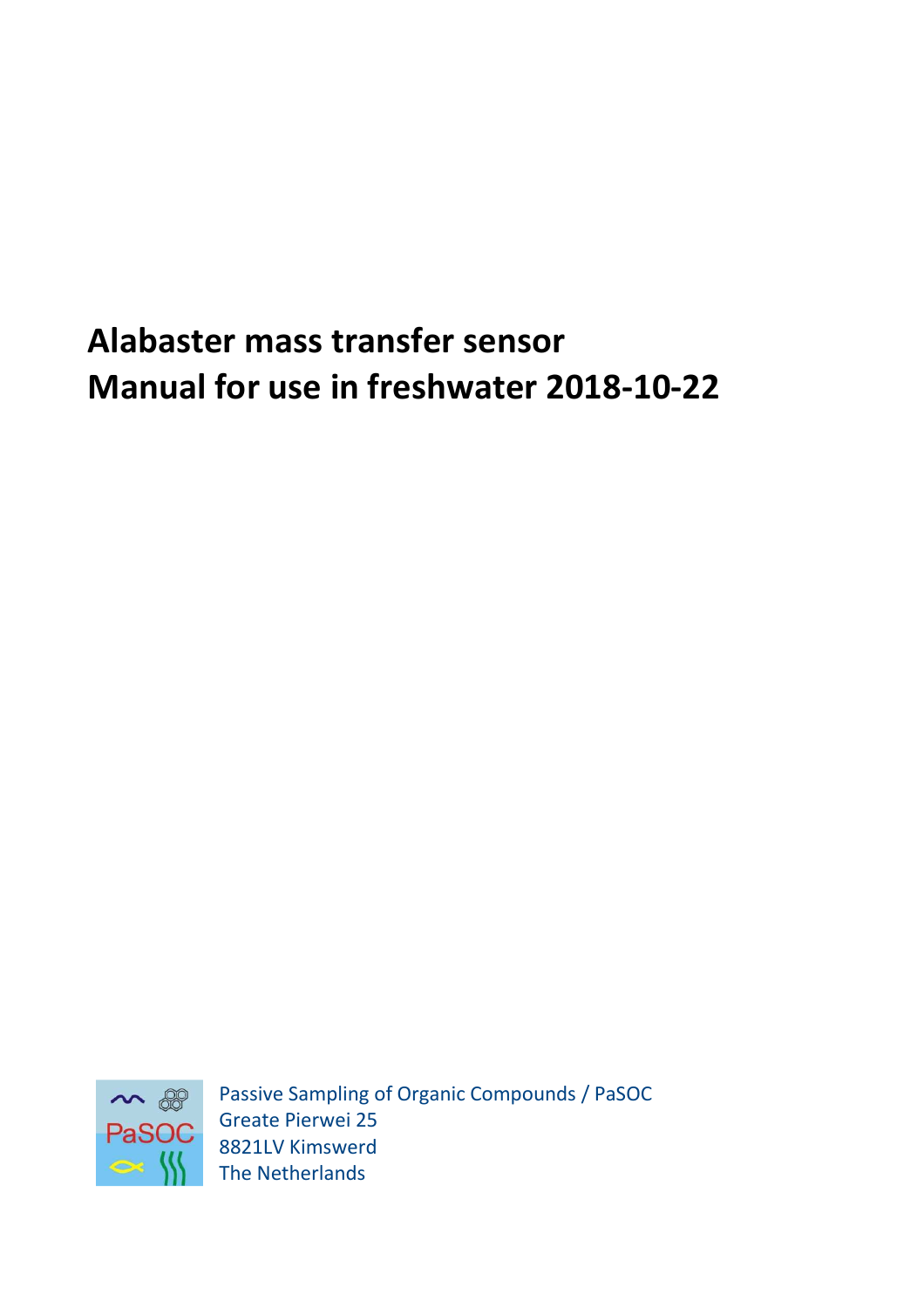## **1. Introduction**

This manual covers instructions for measuring mass transfer coefficients using alabaster plate dissolution rates in freshwater. These measurements may be useful in the study of uptake rates of organic and inorganic compounds by passive samplers, both in the lab and in the field. The scientific background is summarised below and is described in detail elsewhere (Booij et al., 2017).

# **2. Mounting**

A typical configuration consists of an alabaster plate that is fitted within a protective ring (2-sides exposed) or protective housing (1-side exposed) as shown in the picture below.



The assembly is usually clamped in a passive sampler holder that is rigid. If so, it is important that the thickness of the passive sampler holder matches the thickness of the alabaster plate within 0.25 mm, in order to prevent excessive force on the plate assembly and to prevent gaps between the passive sampler holder and the plate assembly. Flexible spacers (e.g. silicone) can be put around or under the plate assembly to fill up empty space. Clamping bolts are typically fastened hand-tight + 1/8 turn. An example of the use of spacers is shown below for the case of POCIS.



# **3. Deployment**

On first use: flush the alabaster surface with water (tap, deionized, or distilled) to remove dust. Dry 10 min at 40 °C (not longer, not at higher temperature). Allow to cool for 30 min in ambient air (no desiccator). Determine the mass of the alabaster plate in its protective ring, using a balance with precision of 0.1 mg (preferred) or 1 mg. Mount the alabaster plate as described in the previous section.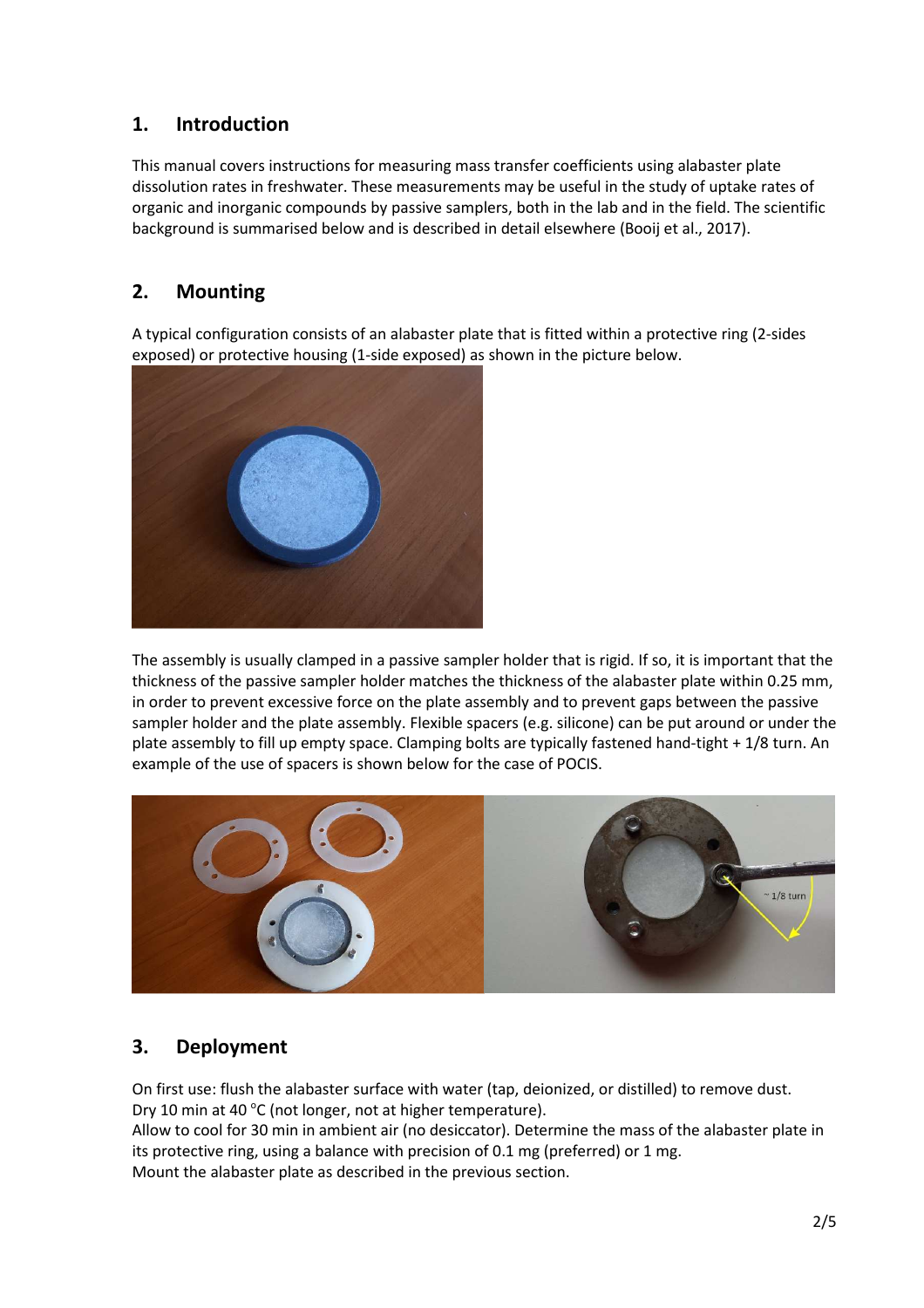Aim for a 200 mg mass loss during the exposure. This mass loss is based on the consideration that the mass loss can be determined with an accuracy of about 2 mg ( $\sim$  error of 1%). A higher mass loss results in a smaller relative error, but decreases the number of measurements that can be made with one plate. Initially, the mass loss rate will be unknown. It is therefore suggested that a pilot experiment is done at moderate flow, with an exposure time of 0.5 h.

When tap water or river water is used: measure the conductivity and the concentrations of dissolved calcium and dissolved sulphate, or obtain these parameters from the local water authorities. Conductivity can be used to estimate ionic strength (*I*) using the Jurinak-Griffin relationship (Jurinak and Griffin, 1973)

 $I \text{ (mol/L)} = 0.0127 \text{ K}_{25} \text{ (mS/cm)}$  (1)

where  $\kappa_{25}$  is the electrical conductivity at a reference temperature of 25 °C. This relationship is included in the calculation template.

Ionic strength and background concentrations of calcium and sulphate are needed to calculate the alabaster solubility. These values need not always be accurately known as long as they are small.

Sequential experiments (i.e., without changing the water between experiments) can be done, provided that an accurate record is kept of the total amount of alabaster that is dissolved. This allows to calculate the total ionic strength and the calcium and sulphate concentrations at the beginning of each new experiment. It is recommended to keep the concentrations of dissolved alabaster below 20% of its saturation value, however.

At the end of each experiment, take the alabaster plate assembly, pat dry with a paper tissue, and dry 15 min at 40 °C (not longer, not at higher temperature). Allow to cool for 30 min in ambient air (no desiccator), and determine the mass.

Check how much the alabaster surface has receded into the protective ring. Regenerate the sensor when this is more than 0.3 mm This corresponds with  $\sim$ 70 mg per cm<sup>2</sup> exposed surface area. It is presently unknown if a surface recession  $> 0.3$  mm significantly affects the  $k<sub>w</sub>$  measurements, but 0.3 mm intuitively appears to be a safe value.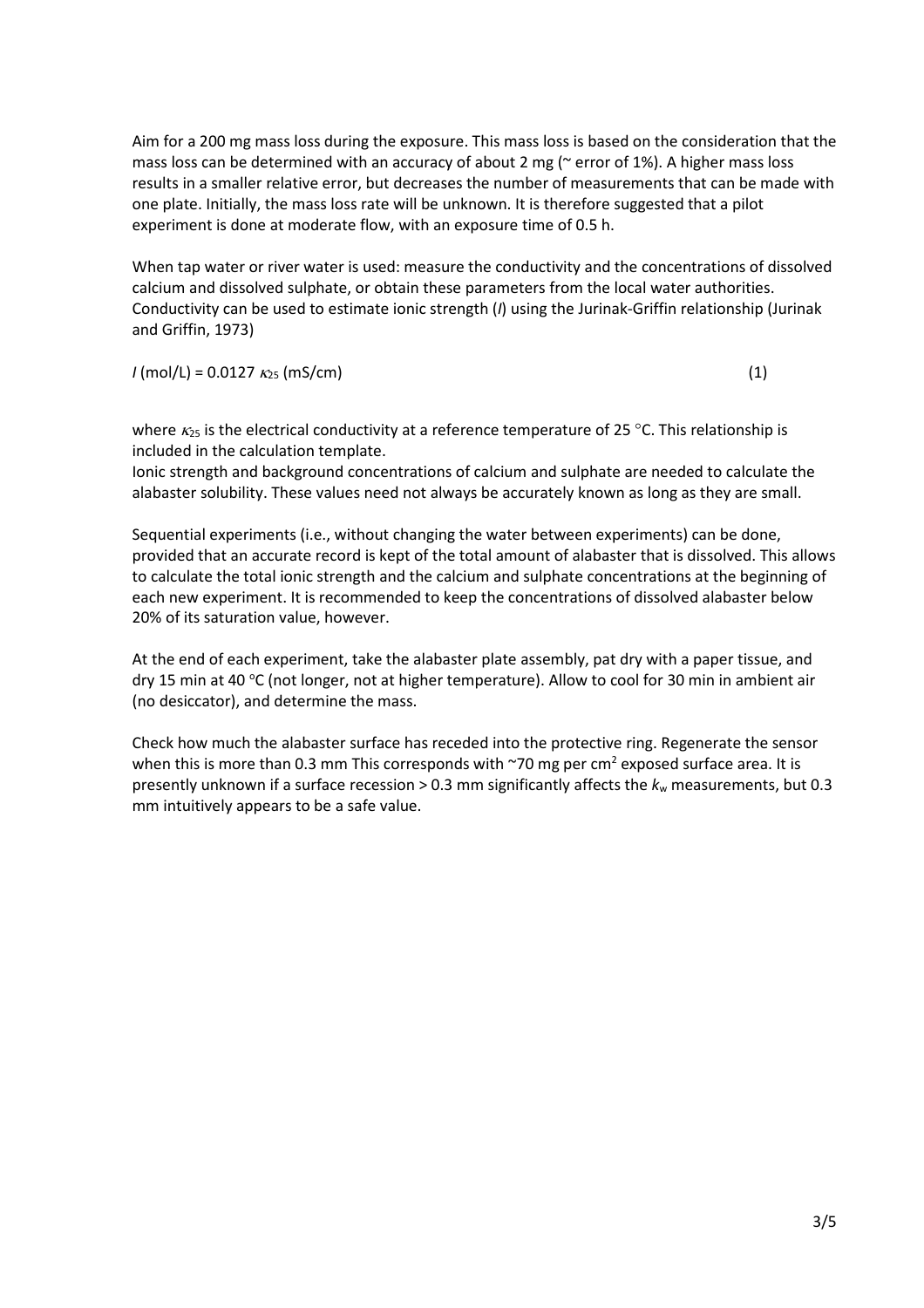## **4. Sensor regeneration**

The surface becomes increasingly shielded from the flow, as a result of the alabaster dissolution.



Remove the part of the protective ring that extends beyond the alabaster surface, using a lathe, a grinding machine, or half-round and flat files with decreasing coarseness, followed by sanding with coarse sandpaper. Illustrations are shown in the video (FacingPocisType1\_2017-07-01.mp4).

**Safety first:** 

**protect yourself from dust (eyes, lungs, other)** 

 **observe all safety instructions for the lathe, grinding machine, files, and all other tools that you might use. Only use the tools/machines for which you have the required skills.** 

### **5.** *k***w of alabaster**

Calculate the *k*w of calcium sulphate using the calculation template for fresh water (river, lake, tap, deionized, etc.). This template is based on the calculation scheme as described by O'Brien et al. (2011).

Input parameters are

- Temperature
- $\bullet$  lonic strength of the exposure water at time = 0.
- Calcium and sulphate concentrations of the exposure water at time  $= 0$ .
- Exposed surface area of the plate
- Exposure time
- Observed mass loss
- Alabaster to calcium sulphate solubility ratio. (A default value of 1.028 typically suffices.)

The template yields the  $k_w$  of calcium sulphate in units of  $\mu$ m/s and L/(dm<sup>2</sup> d). Values of  $k_w$  typically range between 3 and 50 L dm<sup>-2</sup> d<sup>-1</sup> for nearly stagnant flows and very high flows (m/s range), respectively. Lower and higher values are suspect.